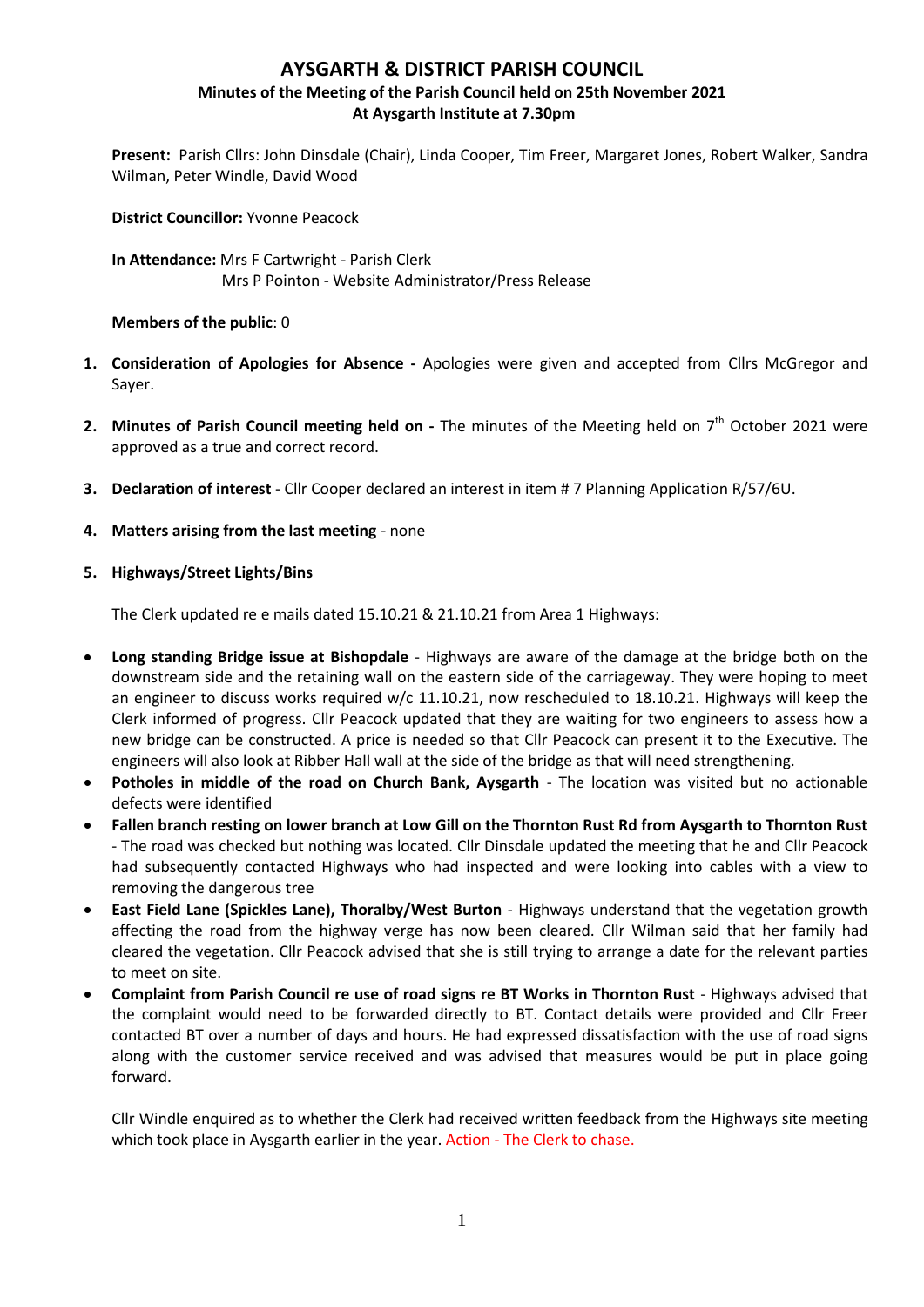### **New Highways/Street Lights/Bins Matters**

- The Old Corn Mill, bottom of Mill Hill, Thoralby there is overgrown ivy vegetation which is dangerously obstructing the road view. Action - Clerk to report to Highways.
- Highways should already be aware of a problem reported by a resident re the tarmac on the entrance to the large car park outside the Falls Motel, Aysgarth. Action - Clerk to enquire as to when repairs will be carried out.

### **6. Financial Matters**

### **6.1 The council resolved to authorise the following payments:**

| Chq#         | Payee              | £         | <b>Description</b>                          |
|--------------|--------------------|-----------|---------------------------------------------|
| 101009       | <b>British Gas</b> | 34.24     | Rock Garden Electricity 18.07.21 - 16.10.21 |
| 101010       | <b>NYCC</b>        | 90.00     | Grit Bin 2021/22 Newbiggin                  |
| 101011       | F Cartwright       | 112.92    | Clerk Pay - November 21                     |
| 101012       | F Cartwright       | 17.92     | Clerk Expenses - November 21                |
| 101013       | LC Parker          | 1,776.00  | Works to Skellicks Lane, Thoralby           |
| 101014       | F Cartwright       | 186.96    | Reimbursement for Defibrillator pads        |
| 101015       | A Goulthorpe       | 254.00    | Grass Cutting - Oct 21                      |
| 101016       | F Cartwright       | 112.92    | Clerk Pay - December 21                     |
| 101017       | F Cartwright       | 10.00     | Clerk Expenses - December 21                |
| 101018       | LC Parker          | 2,982.00  | Drainage Project, Thoralby                  |
| <b>Total</b> |                    | £5,576.96 |                                             |

The invoice from LC Parker for £2,982 had been received after the agenda had been issued (Cheque # 101018).

It was noted that the invoice from LC Parker for £1,776 for the works to Skellicks Lane, Thoralby was not part of the original Drainage Project quote of £12,970 + VAT = £15,564. Cllrs Wilman & Cooper advised that it had been approved by the Thoralby Parish, and the Parish Council approved the payment.

The LC Parker payments to date for the Thoralby Drainage Project £7,200 + £5,382 + £2,982 = £15,564 were noted as per the quote.

# **7. Planning - To consider the following Planning Applications:**

#### **New - none**

**The previously considered planning applications are showing on the YDNPA Citizens Portal as:**

#### **Approved Conditional**

**R/58/61J** - Full planning permission for change of use of existing agricultural building for stabling horses and use of adjacent paddock as grazing for horses (retro) at High Garth Barn, Thoralby - **approved conditionally (09.11.21)**

**R/51/81A/LB** - Listed building consent to take down and rebuild damaged section of parapet wall, ashlar band and coping stones at Yore Bridge, Aysgarth - **approved conditionally (01.11.21)**

**R/59/54** - Section 73A application to vary Condition 2 (drawings/documents insertion of flue) (Full planning permission for re-occupation of a former dwelling and installation of package treatment plant) at High Meadow, Thornton Rust, DL8 3AW - **approved conditionally (27.10.21)**

# **Under Consideration**

**R/59/50C** at Hardbanks Barn, Thornton Rust, DL8 3AS **R/53/27G** at Kidstones Bridge, Bishopdale, DL8 3TG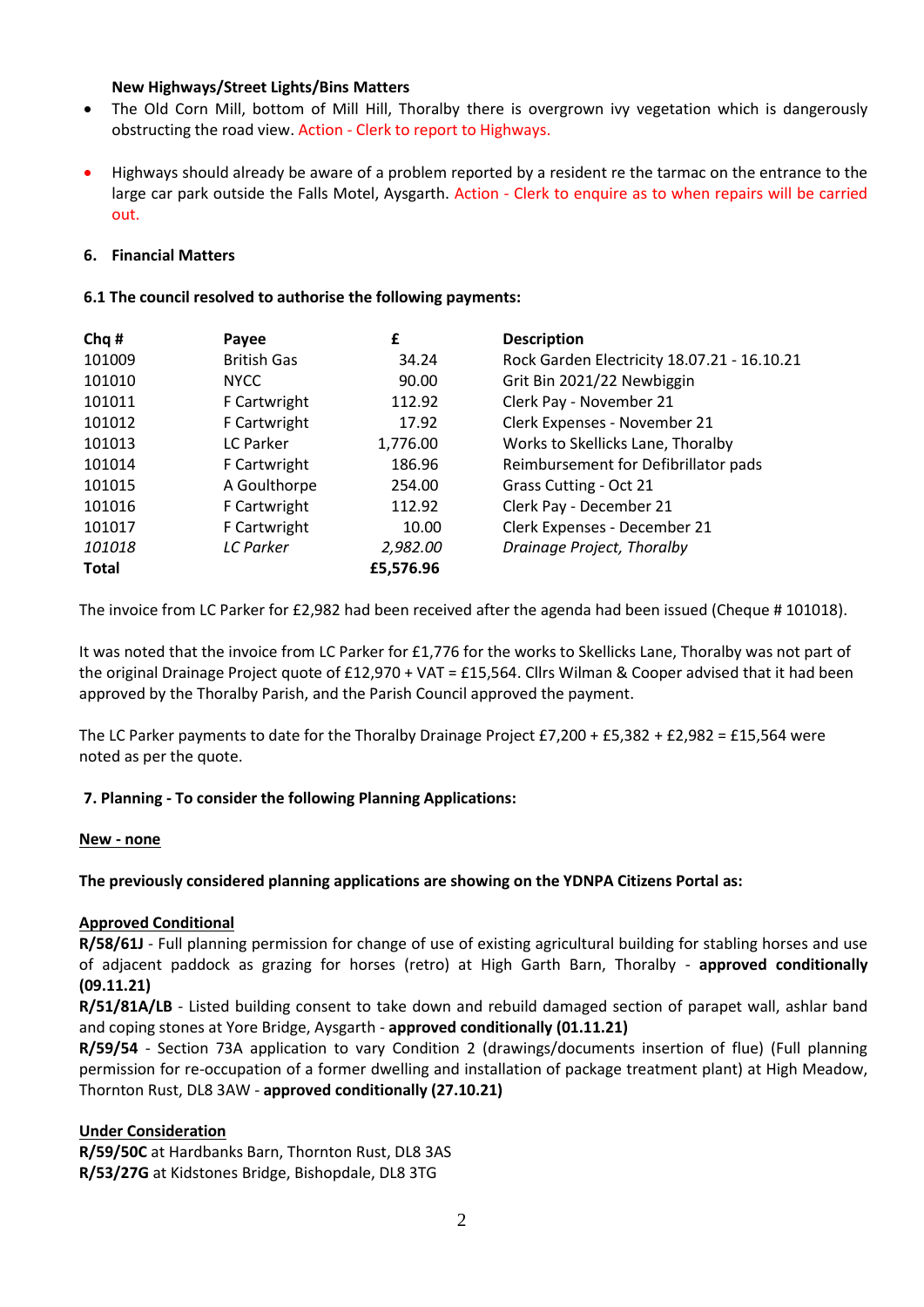**R/58/96A** - Full planning permission for erection of a single storey local occupancy dwelling and provision of parking area 50m south-west of main site (adjacent to Stanley House) at Land to rear of the Reading Room, Westfield Lane, Thoralby, DL8 3SU

### **Awaiting Legal Agreement**

**R/53/32** at Big Laithe, Bishopdale **R/51/54M** at Birkbeck House, Aysgarth, DL8 35R

## **Withdrawn/Final Disposal**

**R/57/6U** - Full planning permission for demolition of existing WC block and construction of 2 No. two-bedroom holiday lets, bin store, general store and installation of package sewage treatment plant at Street Head Caravan Park, Newbiggin, DL8 3TE - **withdrawn (21.10.21)**

**R/57/6V** - Full planning permission for construction of three single storey buildings to provide 11 No. letting rooms and store; removal of existing staff caravan; demolition of part of existing store; extension of existing car park and installation of sewage treatment unit at Street Head Inn, Newbiggin, Leyburn, DL8 3TE - **withdrawn (02.11.21)**

# **8. Thoralby Moss and Thornton Mire** *(Standing Item)*

The Clerk updated that PWC had advised that the Thoralby Moss Grazing agreement had been sent to Mr Fawcett for signing. Cllr Dinsdale also confirmed that Mr Fawcett was in receipt of the agreement and was liaising with PWC re clarification on some queries.

### **9. Ownership of Land/Rights of Way (Standing Item)**

Cllr Dinsdale and Pip Pointon updated the meeting that there was no list to go with the numbers on the maps and they needed to go back to the National Archives with the knowledge of the Field Agents Notebook.

## **10. Natural England Higher Level Stewardship (HLS) agreement expires in 2021**

There was no update re the 2021 claim.

# **11. Precept 2022/23 (Circulated)**

The Parish Council considered the costs of the Parish Council and agreed a Precept Request of £7,250.00. Action - Clerk to submit Request Form to RDC by 07.01.22.

# **12. Yorkshire Water (YW) re Tip Lane, Aysgarth (Circulated)**

The Clerk summarised the e mail received from YW dated 18.10.21. Yorkshire Water have been advised by the YDNPA that anything other than stone would not be acceptable. This included the use of tarmac or concrete on a temporary basis. Due to this, YW would be unable to complete any concreting works on the track. YW will keep the Clerk informed of any developments about the scheme.

#### **13. Grant Applications (Circulated)**

**Upper Dales Area Partnership - Rock Garden, Aysgarth** - The Clerk advised a partial grant for £1,000 had been awarded. The Parish Council decided to hold off on arranging works until Spring 22 given Parish Council reserves. Cllr Peacock said that she may be able to contribute c£300 - £500 from the Locality Budget towards the Project. Action - Clerk to e mail contact and project details to Cllr Peacock.

**Community Investment Fund (CIF) - War Memorial Project St. Andrews Church, Aysgarth** - The application had been withdrawn. The Parish Council agreed that going forward the Parish Council would only apply for grants for the Parish Council, for projects which the Parish Council were in control of.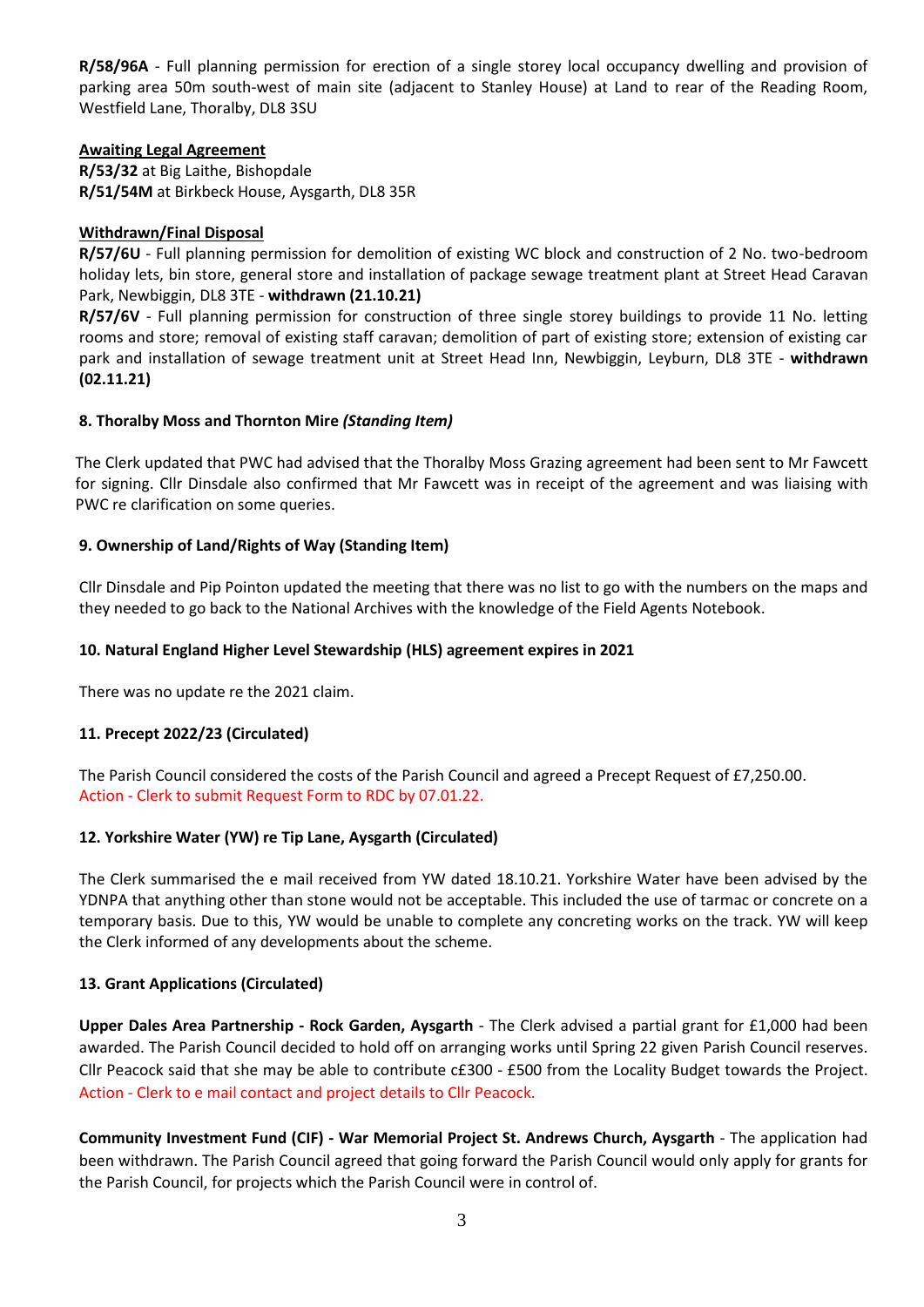**Proposed Application to Upper Dales Area Partnership for Hearing Aid System** - Action - Clerk to submit an application to the Area Partnership for a grant of £230.00

## **14. Burial Grounds Survey from YLCA (Circulated)**

Item # 14 was considered earlier in the meeting after Planning. Cllr Cooper summarised the documents received from YLCA. The Parish Council had concerns re the loss of space in the burial ground. Action - Cllr Cooper to ask Karren Prudden (Secretary to the Burial Committee) to arrange a meeting of the Burial Committee. Cllr Dinsdale said that he would attend. The Burial Committee would liaise with Burton-cum-Walden Parish Council who were seeking views.

### **15. Meeting Dates 2022 (Circulated)**

The following meeting dates were agreed by the Parish Council (Meetings held at 7.30pm at Aysgarth Institute):

|                                            | 07.07.22 | 13.01.22 |
|--------------------------------------------|----------|----------|
|                                            | 08.09.22 | 17.02.22 |
|                                            | 06.10.22 | 07.04.22 |
| Please note dates can be subject to change | 24.11.22 | 26.05.22 |
|                                            |          |          |

#### **16. Correspondence (Circulated)**

The Parish Council noted the following correspondence:

- E mail dated 12.10.21 from Communitree Project **The Parish Council agreed that in addition to the previous request an additional four to six trees were required for Newbiggin, a mix of Rowan, Beech and Ash.** Action - Cllr Dinsdale to update Communitree
- E mail dated 12.10.21 from RDC Precept arrangements for 2022/23 (Item 11)
- E mail dated 14.10.21 from RDC Zoom Precept meeting on 01.11.21 at 6pm
- E mail dated 14.10.21 from RDC Footage from Welcome to Yorkshire filming from 12.08.21
- E mail dated 14.10.21 from YDNPA Letter received re Planning Application R/58/96A Thoralby
- E mailed dated 18.10.21 from Yorkshire Water Tip Lane, Aysgarth acknowledging receipt of Parish Council e mail of 13.10.21 and advising response received from YDNPA (Item 12)
- E mail dated 19.10.21 from RDC Grant Offer for Rock Garden, Aysgarth (Item 13)
- E mail dated 20.10.21 from Area 1 A684 Safe Roads Leyburn Improvement Works
- E mail dated 21.10.21 from Area 1 Contact details for BT for complaint re road signs in Thornton Rust
- E mail dated 25.10.21 from St. Andrews Church, Aysgarth Invitation to Sunday Remembrance Service
- E mail dated 25.10.21, 26.10.21 & 27.10.21 from RDC Requests for additional information by 29.10.21 for CIF Application re Memorial Project St. Andrews Church, Aysgarth (Item 13)
- E mail dated 26.10.21 from NYCC Invitation to PTC Briefings in Dec 2021 update on the new unitary council
- E mail dated 28.10.21 from Aysgarth Resident Rd. Surface on the hill to the right of Aysgarth Institute steps
- E mail dated 01.11.21 from 20sPlenty Invite to Zoom meeting on 11.11.21 at 7.30pm
- E mail dated 04.11.21 from RDC PowerPoint presentation from the Parish meeting held on 01.11.21
- E mail dated 16.11.21 from Burton-cum-Walden Parish Council YLCA survey on burial grounds (Item 14)
- E mail dated 16.11.21 from NYCC Agenda and Notice for the meeting of Richmondshire ACC on 24.11.21
- E mail dated 10.11.21 from Councils Against Noise and Speed (CANS) Invitation to join CANS. **The Parish Council did not feel there was an issue in the Parish**
- E mail dated 17.11.21 from RDC acknowledging the Parish Council indication of bin requirements

#### **17. Any Other Business**

**18. Items for next Meeting Agenda**